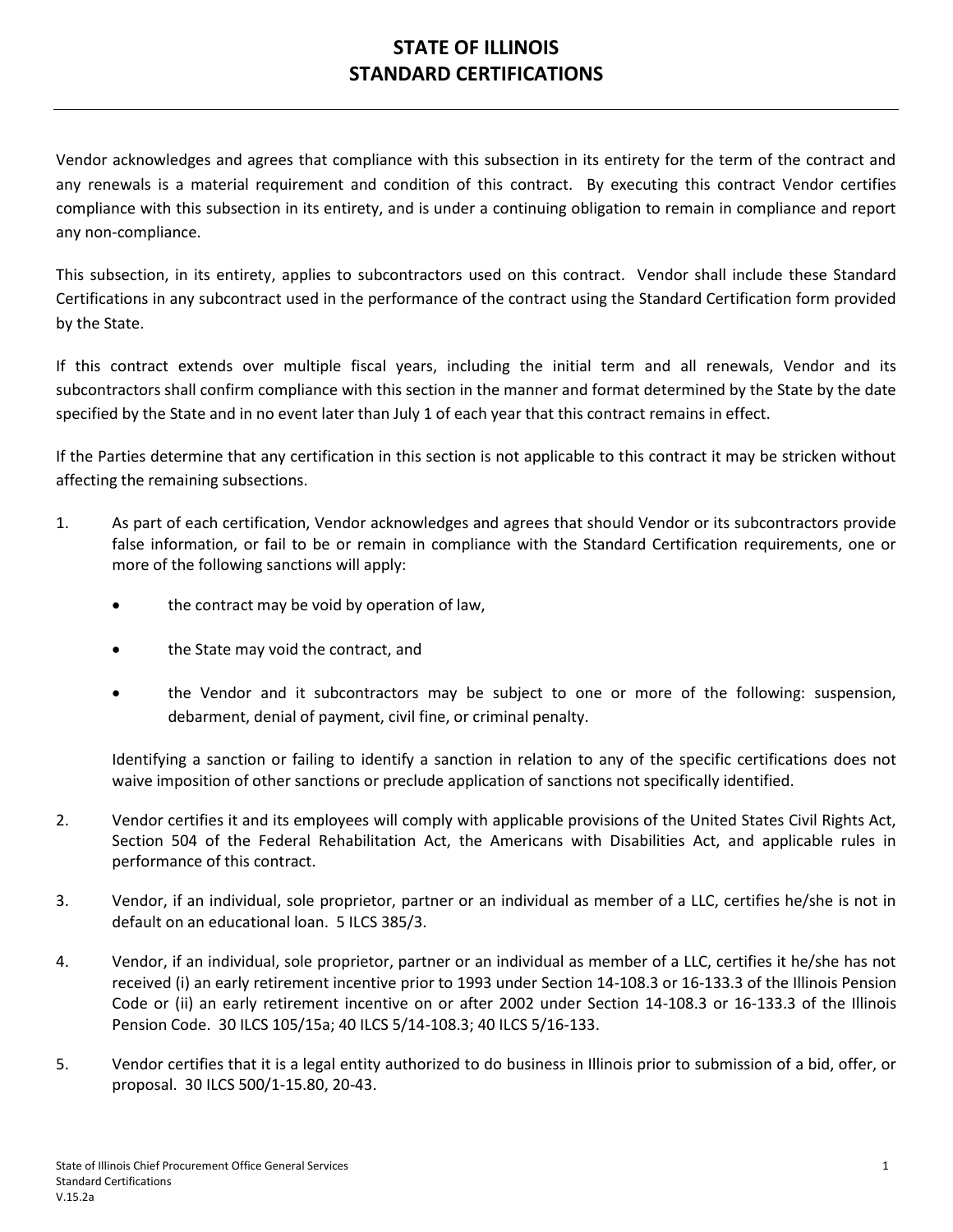- 6. To the extent there was a current Vendor providing the services covered by this contract and the employees of that Vendor who provided those services are covered by a collective bargaining agreement, Vendor certifies (i) that it will offer to assume the collective bargaining obligations of the prior employer, including any existing collective bargaining agreement with the bargaining representative of any existing collective bargaining unit or units performing substantially similar work to the services covered by the contract subject to its bid or offer; and (ii) that it shall offer employment to all employees currently employed in any existing bargaining unit who perform substantially similar work to the work that will be performed pursuant to this contract. This does not apply to heating, air conditioning, plumbing and electrical service contracts. 30 ILCS 500/25-80.
- 7. Vendor certifies it has neither been convicted of bribing or attempting to bribe an officer or employee of the State of Illinois or any other State, nor made an admission of guilt of such conduct that is a matter of record. 30 ILCS 500/50-5.
- 8. If Vendor has been convicted of a felony, Vendor certifies at least five years have passed after the date of completion of the sentence for such felony, unless no person held responsible by a prosecutor's office for the facts upon which the conviction was based continues to have any involvement with the business. 30 ILCS 500/50-10.
- 9. If Vendor or any officer, director, partner, or other managerial agent of Vendor has been convicted of a felony under the Sarbanes-Oxley Act of 2002, or a Class 3 or Class 2 felony under the Illinois Securities Law of 1953, Vendor certifies at least five years have passed since the date of the conviction. Vendor further certifies that it is not barred from being awarded a contract and acknowledges that the State shall declare the contract void if this certification is false. 30 ILCS 500/50-10.5.
- 10. Vendor certifies it is not barred from having a contract with the State based upon violating the prohibitions related to either submitting/writing specifications or providing assistance to an employee of the State of Illinois by reviewing, drafting, directing, or preparing any invitation for bids, a request for proposal, or request of information, or similar assistance (except as part of a public request for such information). 30 ILCS 500/50- 10.5(e), *amended* by Pub. Act No. 97-0895 (August 3, 2012).
- 11. Vendor certifies that it and its affiliates are not delinquent in the payment of any debt to the State (or if delinquent has entered into a deferred payment plan to pay the debt), and Vendor and its affiliates acknowledge the State may declare the contract void if this certification is false or if Vendor or an affiliate later becomes delinquent and has not entered into a deferred payment plan to pay off the debt. 30 ILCS 500/50-11, 50-60.
- 12. Vendor certifies that it and all affiliates shall collect and remit Illinois Use Tax on all sales of tangible personal property into the State of Illinois in accordance with provisions of the Illinois Use Tax Act and acknowledges that failure to comply may result in the contract being declared void. 30 ILCS 500/50-12.
- 13. Vendor certifies that it has not been found by a court or the Pollution Control Board to have committed a willful or knowing violation of the Environmental Protection Act within the last five years, and is therefore not barred from being awarded a contract. 30 ILCS 500/50-14.
- 14. Vendor certifies it has neither paid any money or valuable thing to induce any person to refrain from bidding on a State contract, nor accepted any money or other valuable thing, or acted upon the promise of same, for not bidding on a State contract. 30 ILCS 500/50-25.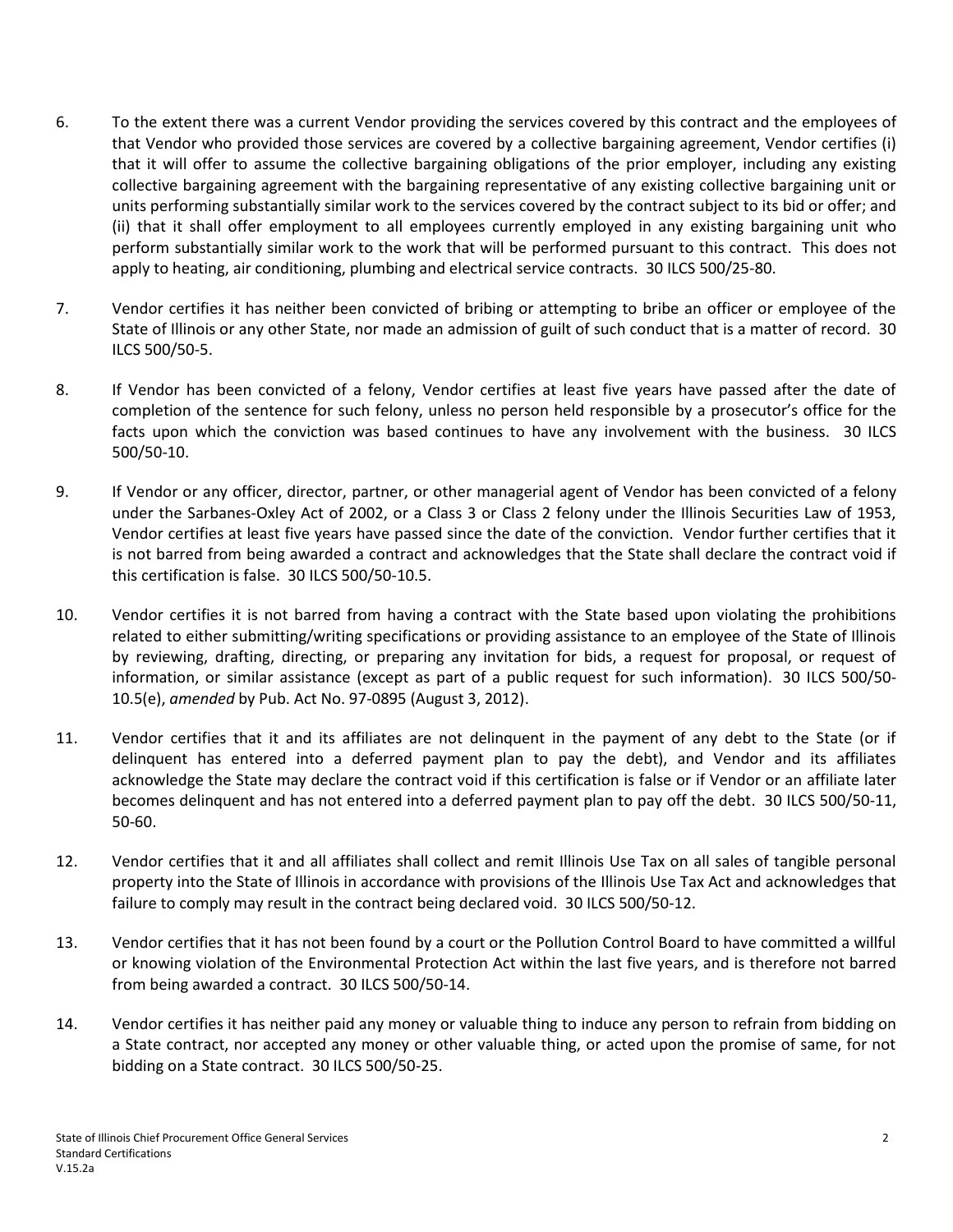- 15. Vendor certifies it is not in violation of the "Revolving Door" provisions of the Illinois Procurement Code. 30 ILCS 500/50-30.
- 16. Vendor certifies that it has not retained a person or entity to attempt to influence the outcome of a procurement decision for compensation contingent in whole or in part upon the decision or procurement. 30 ILCS 500/50-38.
- 17. Vendor certifies that if it has hired a person required to register under the Lobbyist Registration Act to assist in obtaining any State contract, that none of the lobbyist's costs, fees, compensation, reimbursements, or other remuneration were billed to the State. 30 ILCS 500\50-38.
- 18. Vendor certifies it will report to the Illinois Attorney General and the Chief Procurement Officer any suspected collusion or other anti-competitive practice among any bidders, offerors, contractors, proposers, or employees of the State. 30 ILCS 500/50-40, 50-45, 50-50.
- 19. Vendor certifies steel products used or supplied in the performance of a contract for public works shall be manufactured or produced in the United States, unless the executive head of the procuring Agency/University grants an exception. 30 ILCS 565.
- 20. Drug Free Workplace
	- 20.1 If Vendor employs 25 or more employees and this contract is worth more than \$5,000, Vendor certifies it will provide a drug free workplace pursuant to the Drug Free Workplace Act.
	- 20.2 If Vendor is an individual and this contract is worth more than \$5000, Vendor certifies it shall not engage in the unlawful manufacture, distribution, dispensation, possession, or use of a controlled substance during the performance of the contract. 30 ILCS 580.
- 21. Vendor certifies that neither Vendor nor any substantially owned affiliate is participating or shall participate in an international boycott in violation of the U.S. Export Administration Act of 1979 or the applicable regulations of the United States. Department of Commerce. 30 ILCS 582.
- 22. Vendor certifies it has not been convicted of the offense of bid rigging or bid rotating or any similar offense of any state or of the United States. 720 ILCS 5/33 E-3, E-4.
- 23. Vendor certifies it complies with the Illinois Department of Human Rights Act and rules applicable to public contracts, which include providing equal employment opportunity, refraining from unlawful discrimination, and having written sexual harassment policies. 775 ILCS 5/2-105.
- 24. Vendor certifies it does not pay dues to or reimburse or subsidize payments by its employees for any dues or fees to any "discriminatory club." 775 ILCS 25/2.
- 25. Vendor certifies that no foreign-made equipment, materials, or supplies furnished to the State under the contract have been or will be produced in whole or in part by forced labor or indentured labor under penal sanction. 30 ILCS 583.
- 26. Vendor certifies that no foreign-made equipment, materials, or supplies furnished to the State under the contract have been produced in whole or in part by the labor of any child under the age of 12. 30 ILCS 584.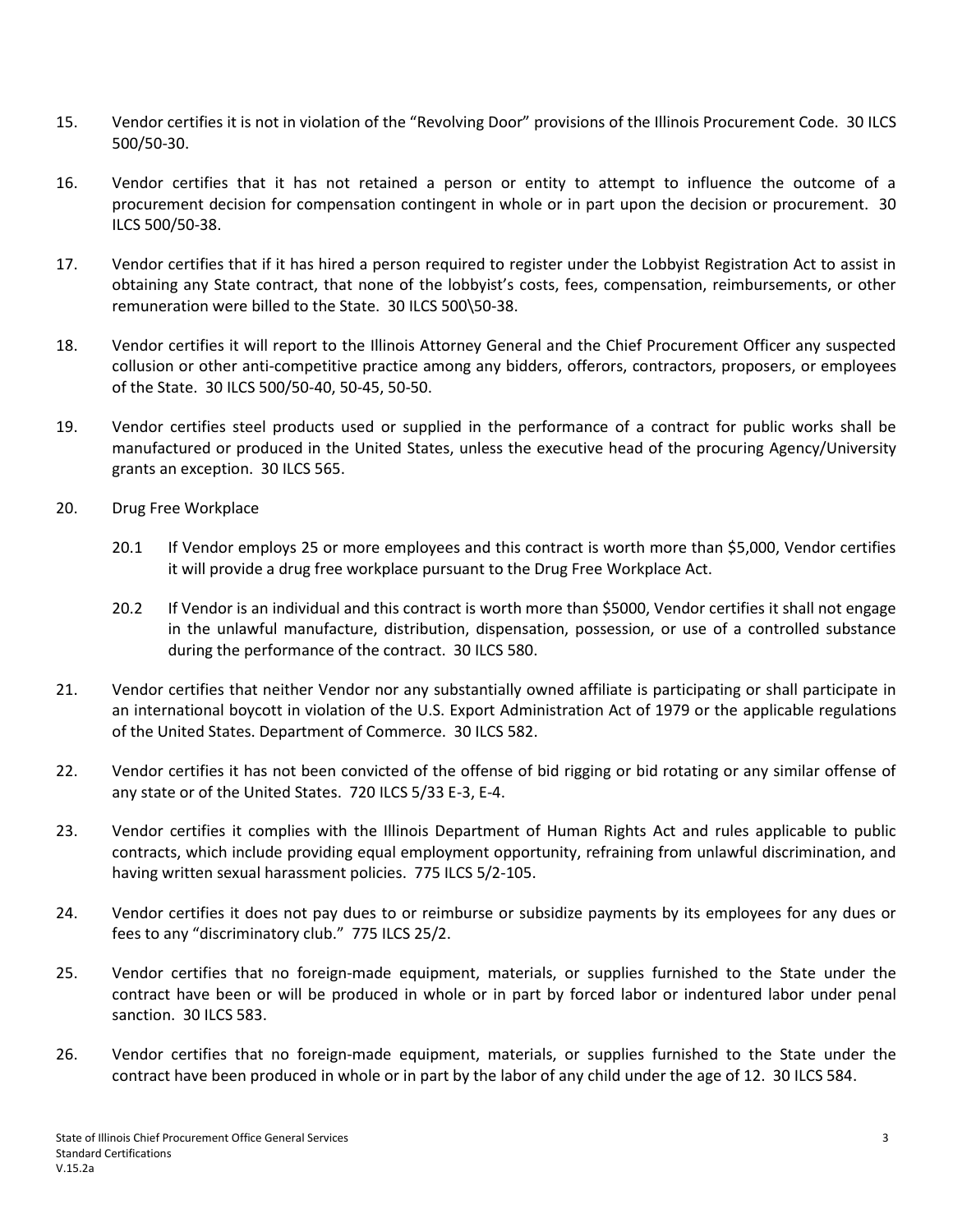- 27. Vendor certifies that any violation of the Lead Poisoning Prevention Act, as it applies to owners of residential buildings, has been mitigated. 410 ILCS 45.
- 28. Vendor warrants and certifies that it and, to the best of its knowledge, its subcontractors have and will comply with Executive Order No. 1 (2007). The Order generally prohibits Vendors and subcontractors from hiring the then-serving Governor's family members to lobby procurement activities of the State, or any other unit of government in Illinois including local governments if that procurement may result in a contract valued at over \$25,000. This prohibition also applies to hiring for that same purpose any former State employee who had procurement authority at any time during the one-year period preceding the procurement lobbying activity.
- 29. Vendor certifies that information technology, including electronic information, software, systems and equipment, developed or provided under this contract comply with the applicable requirements of the Illinois Information Technology Accessibility Act Standards as published at [\(www.dhs.state.il.us/iitaa\)](http://www.dhs.state.il.us/iitaa) 30 ILCS 587.
- 30. Vendor certifies that it has read, understands, and is in compliance with the registration requirements of the Elections Code (10 ILCS 5/9-35) and the restrictions on making political contributions and related requirements of the Illinois Procurement Code. 30 ILCS 500/20-160 and 50-37. Vendor will not make a political contribution that will violate these requirements.

In accordance with section 20-160 of the Illinois Procurement Code, Vendor certifies as applicable:

 $\Box$  Vendor is not required to register as a business entity with the State Board of Elections.

or

 Vendor has registered with the State Board of Elections. As a registered business entity, Vendor acknowledges a continuing duty to update the registration as required by the Act.

- 31. Vendor certifies that if it is awarded a contract through the use of the preference required by the Procurement of Domestic Products Act, then it shall provide products pursuant to the contract or a subcontract that are manufactured in the United States. 30 ILCS 517.
- 32. A person (other than an individual acting as a sole proprietor) must be a duly constituted legal entity and authorized to transact business or conduct affairs in Illinois prior to submitting a bid or offer. 30 ILCS 500/20- 43. If you do not meet these criteria, then your bid or offer will be disqualified.

Vendor must make one of the following two certifications by checking the appropriate box.

- A.  $\vert$  Vendor certifies it is an individual acting as a sole proprietorand is therefore not subject to the requirements of section 20-43 of the Procurement Code.
- B.  $\Box$  Vendor certifies that it is a legal entity, and was authorized to transact business or conduct affairs in Illinois as of the date for submitting this bid or offer. The State may require Vendor to provide evidence of compliance before award.